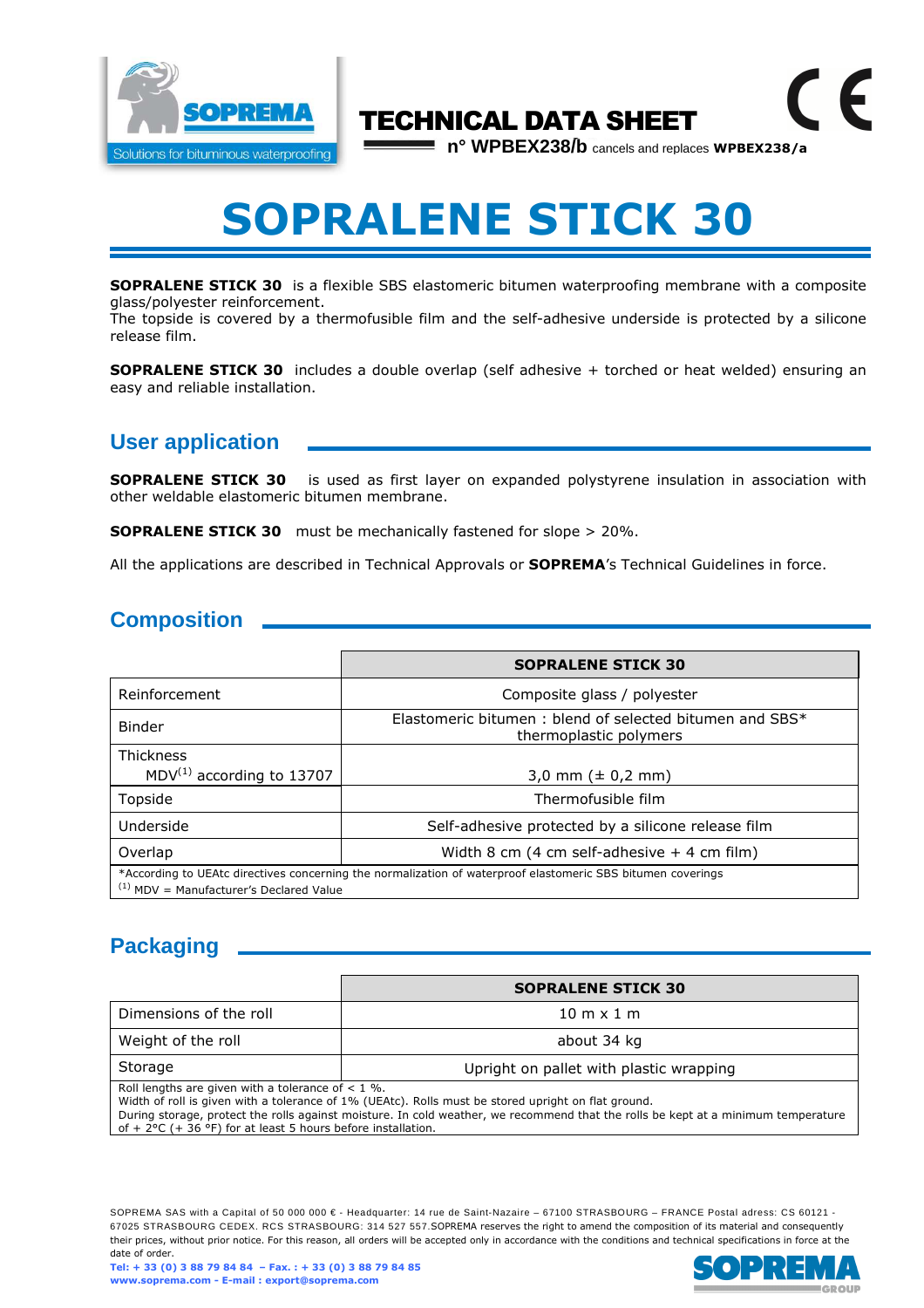

## TECHNICAL DATA SHEET

**n° WPBEX238/b** cancels and replaces **WPBEX238/a**

 $\epsilon$ 

#### **Installation**

**SOPRALENE STICK 30** will be laid directly onto suitable substrate after the silicone sheet protecting the self-adhesive underside has been removed.

The self-adhesive part of the overlap must be laid and the second part must be then torched-on or welded with hot air. Hot bitumen must not be used in the bonding process.

#### **Special indications**

#### **Hygiene, health and environment:**

The product does not contain any substance likely to be detrimental to health or to environment and complies with generally admitted Health and Safety Requirements. For further information, please refer to relevant Safety Data Sheet.

#### **Traceability:**

Product traceability is ensured through a manufacturing code present on the packaging.

#### **Quality control:**

**SOPREMA** has always attached the highest importance to the quality of its products, to the respect of environment and men.

For this reason, we apply an integrated management of the Quality and Environment certified **ISO 9001**  and **ISO 14001**.